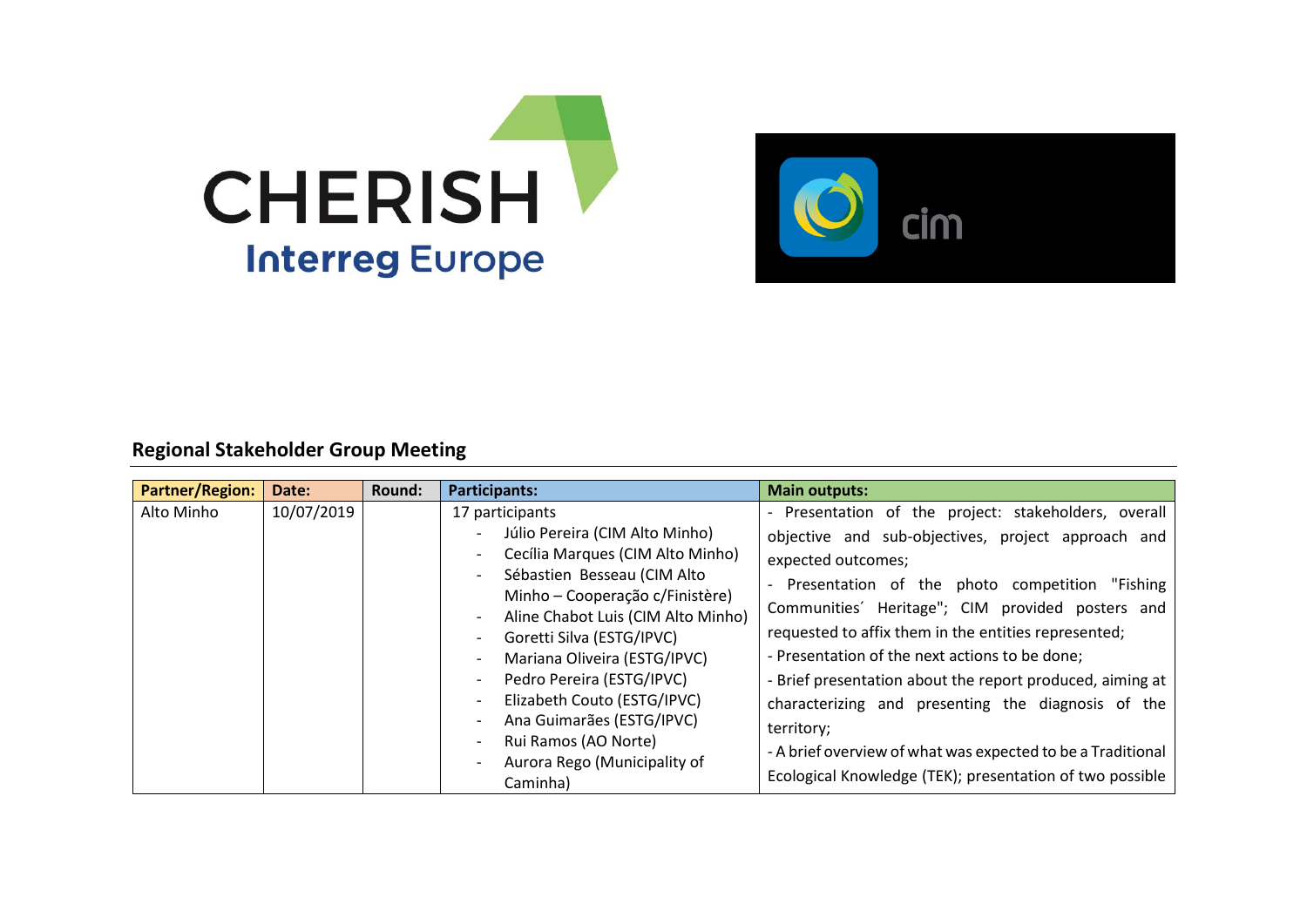



|  | Sarah Sousa (Gil Eannes<br>Foundation)<br>Fernando Barros (Municipality of<br>Valença)<br>Elizabeth Matos (Municipality of<br>Viana do Castelo)<br>Diogo Zão (Municipality of<br>Esposende)<br>Francisco de Portela Rosa<br>(VianaPesca O P Cooperativa de<br>Produtores de Peixe de Viana do<br>Castelo, C.r.l.)<br>Álvaro Campelo (Coletivo Criatura) | cases: Pesqueiras of Minho River and Catch of Sargasso,<br>which are accepted by all participants;<br>- Presentation of some reflections that resulted of the<br>contact with the local stakeholders contacted during the<br>process of analysis;<br>- A brief overview of what was expected to be a GP<br>according to CHERISH and INTERREG guidelines;<br>presentation of good practices identified in the report<br>produced;<br>- In general, all representatives validated what was<br>presented. However, it should be added the catch of the<br>sargasso made in Apúlia (Municipality of Esposende) and<br>the pesqueiras of the Minho River, should be added<br>widening the territory since these are not located in the<br>community of São Pedro da Torre but in Valença, Melgaço<br>and Monção;<br>- Presentation of the draft agenda for the fourth<br>Interregional Learning and Exchange of Experience Event<br>(ILEEE), that will include a TEK Workshop and Steering |
|--|---------------------------------------------------------------------------------------------------------------------------------------------------------------------------------------------------------------------------------------------------------------------------------------------------------------------------------------------------------|---------------------------------------------------------------------------------------------------------------------------------------------------------------------------------------------------------------------------------------------------------------------------------------------------------------------------------------------------------------------------------------------------------------------------------------------------------------------------------------------------------------------------------------------------------------------------------------------------------------------------------------------------------------------------------------------------------------------------------------------------------------------------------------------------------------------------------------------------------------------------------------------------------------------------------------------------------------------------------------|
|--|---------------------------------------------------------------------------------------------------------------------------------------------------------------------------------------------------------------------------------------------------------------------------------------------------------------------------------------------------------|---------------------------------------------------------------------------------------------------------------------------------------------------------------------------------------------------------------------------------------------------------------------------------------------------------------------------------------------------------------------------------------------------------------------------------------------------------------------------------------------------------------------------------------------------------------------------------------------------------------------------------------------------------------------------------------------------------------------------------------------------------------------------------------------------------------------------------------------------------------------------------------------------------------------------------------------------------------------------------------|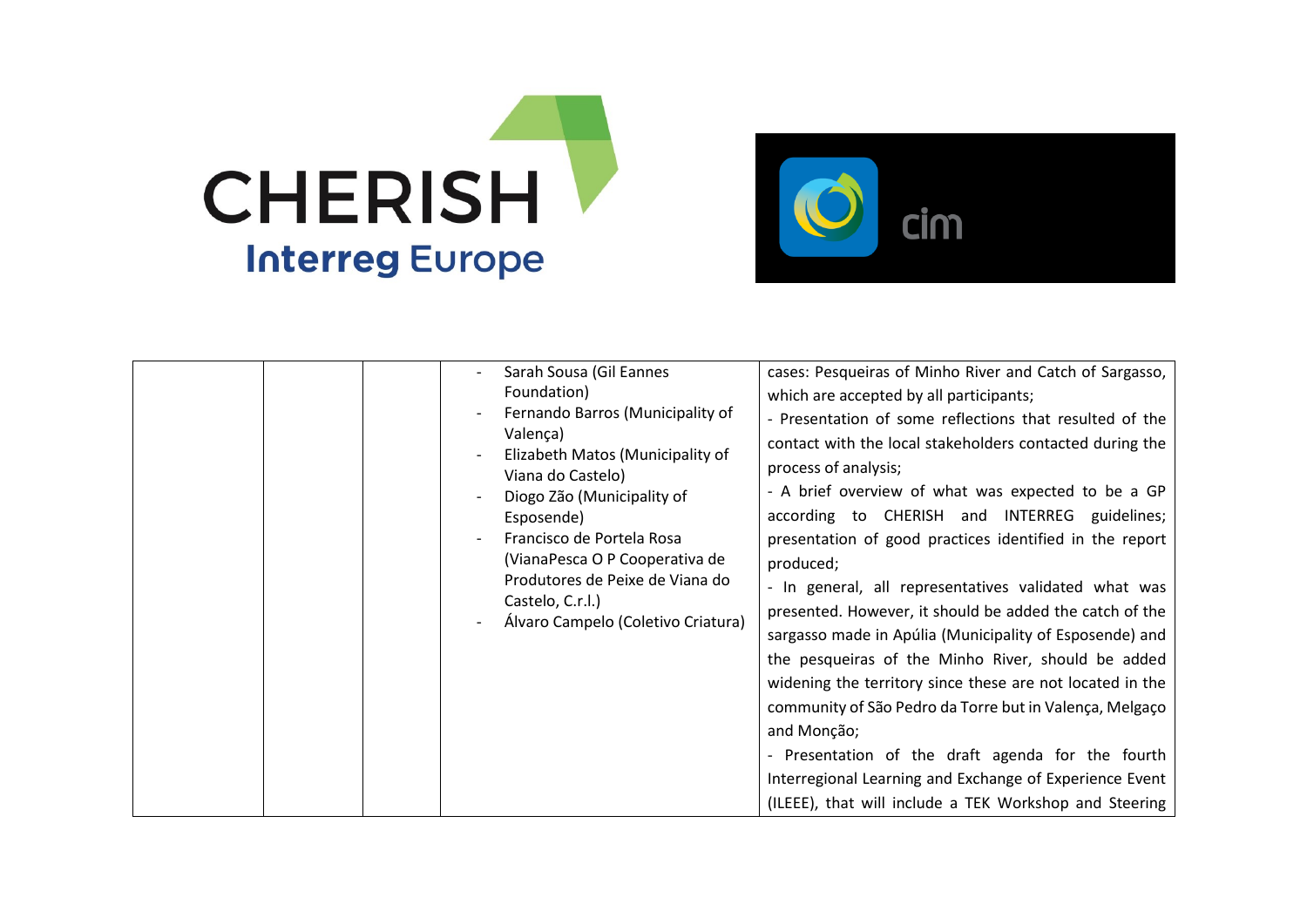



|  |  | <sup>1</sup> Committee meeting, and will take place between $23^{rd}$ and |
|--|--|---------------------------------------------------------------------------|
|  |  | 1 25 <sup>th</sup> of October 2019 in Viana do Castelo, Portugal.         |
|  |  |                                                                           |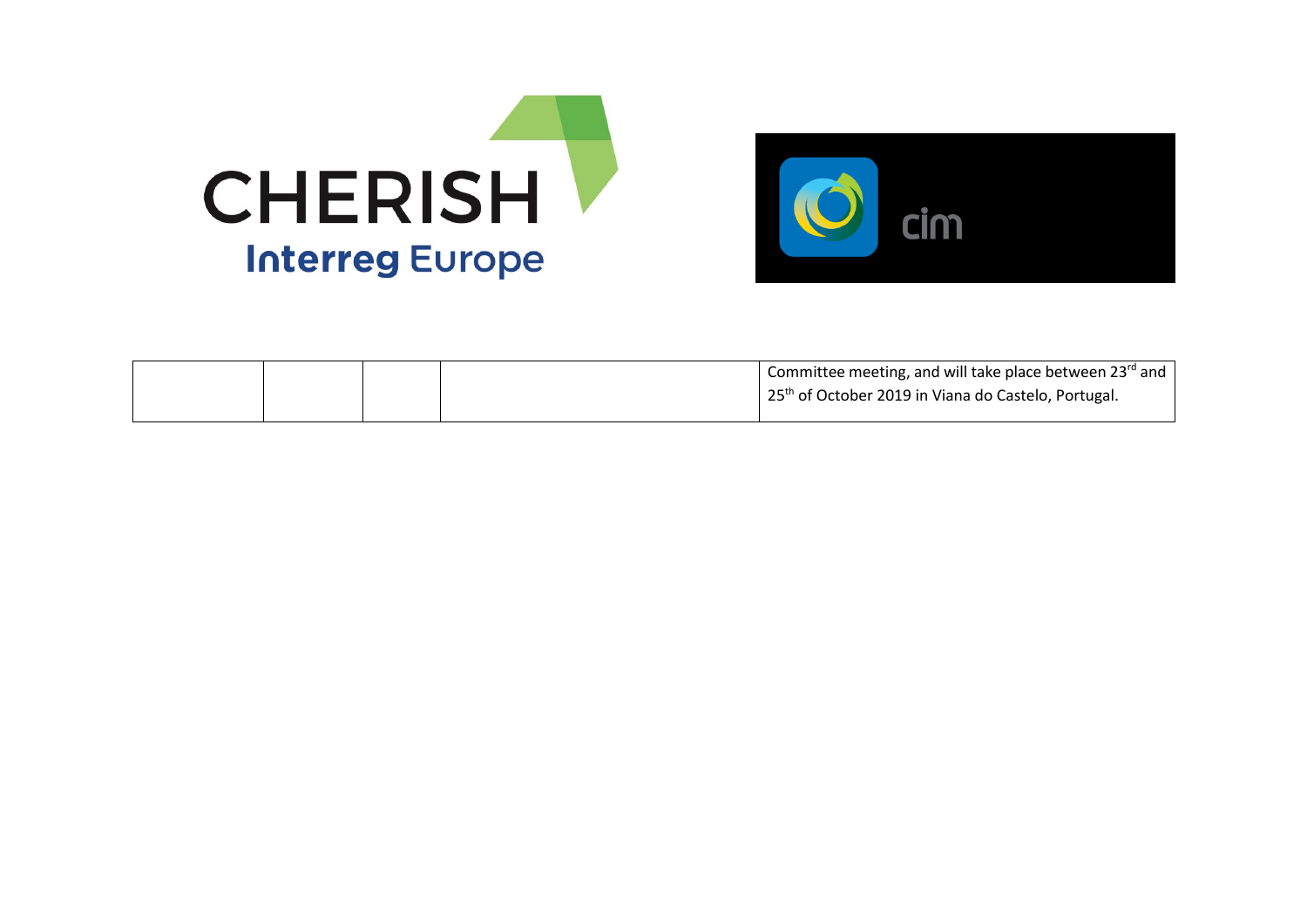